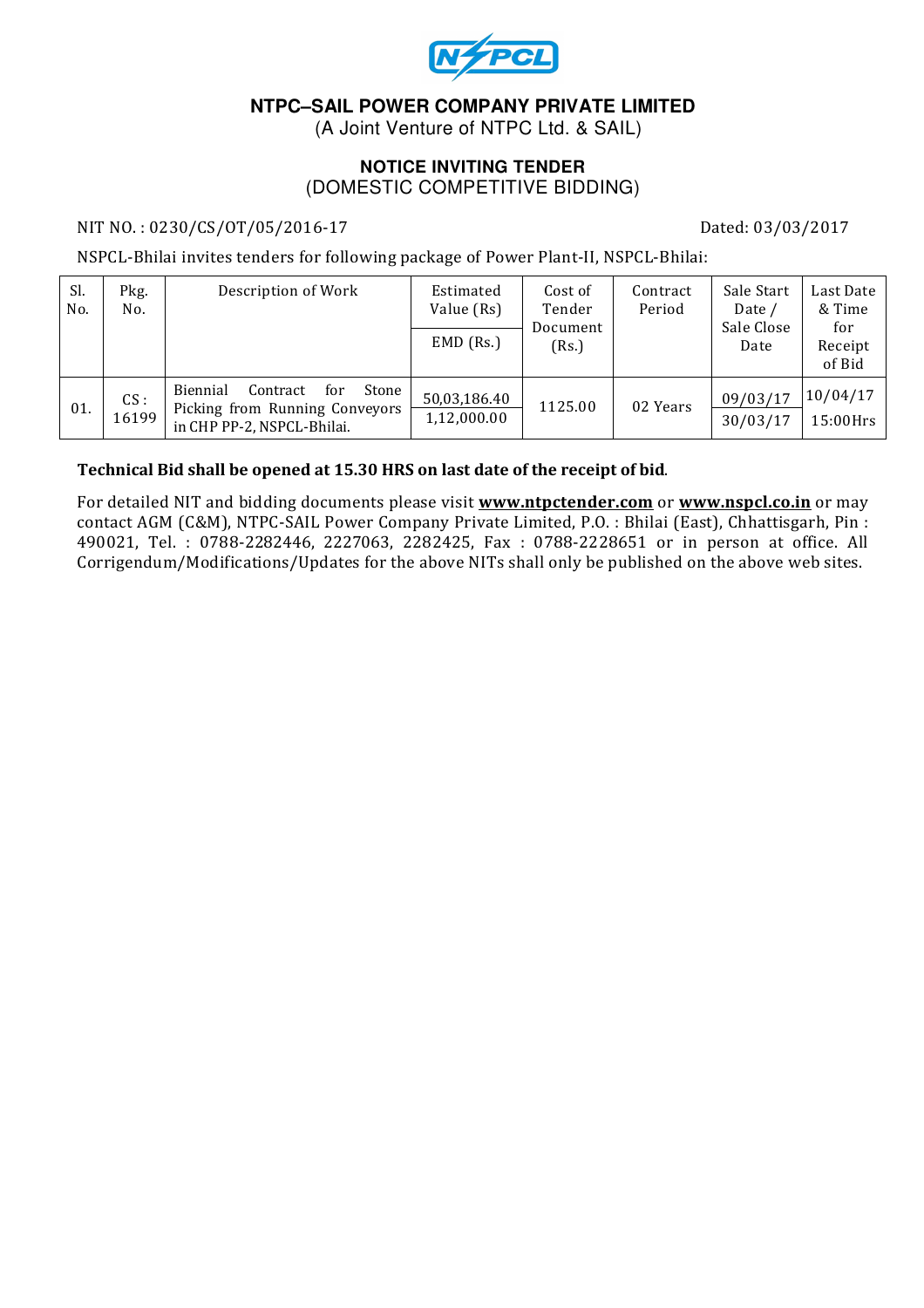# QUALIFYING REQUIREMENT

## 1. Biennial Contract for Stone Picking from Running Conveyors in CHP PP-2, NSPCL-Bhilai.

- 1. The agency should have valid P.F Registration number.
- 2. The average annual turnover of the Bidder in the preceding three (03) financial years as on the date of Techno-commercial bid opening shall not be less than Rs. 32.21 lakhs.
- 3. Bidder should have experience of at least two years of stone picking form running coal conveyors work in last seven years, ending last day of the month previous to the one in which bids are invited.
- 4. The **bidder should have experience of** successfully executing similar works during the last 7 years ending last day of the month previous to the one in which bids are invited of the following values.
	- Single Order having a value not less than Rs. 51.53 lakhs.

#### OR

• Two orders having a value not less than Rs 32.21 lakhs each.

#### OR

• Three Orders having a value not less than **Rs. 25.77 lakhs** each.

#### Note:

- ♦ Similar work means executing of pickup of stones or coal boulders or foreign materials from running coal conveyors of thermal power stations of minimum capacity 30MW. The executed/completed portion of BOQ, even if the work has not been completed in totality (subject to furnishing of documentary proof of executed value of the work) can be considered against Cl-4.
- ♦ Values as per Cl-4 shall be considered inclusive of service tax.
- ♦ While computing the annual turnover other income shall not be considered.
- ♦ In case where audited results for the last preceding financial year are not available, certification of financial statements from a practicing Chartered Accountant shall be considered acceptable.